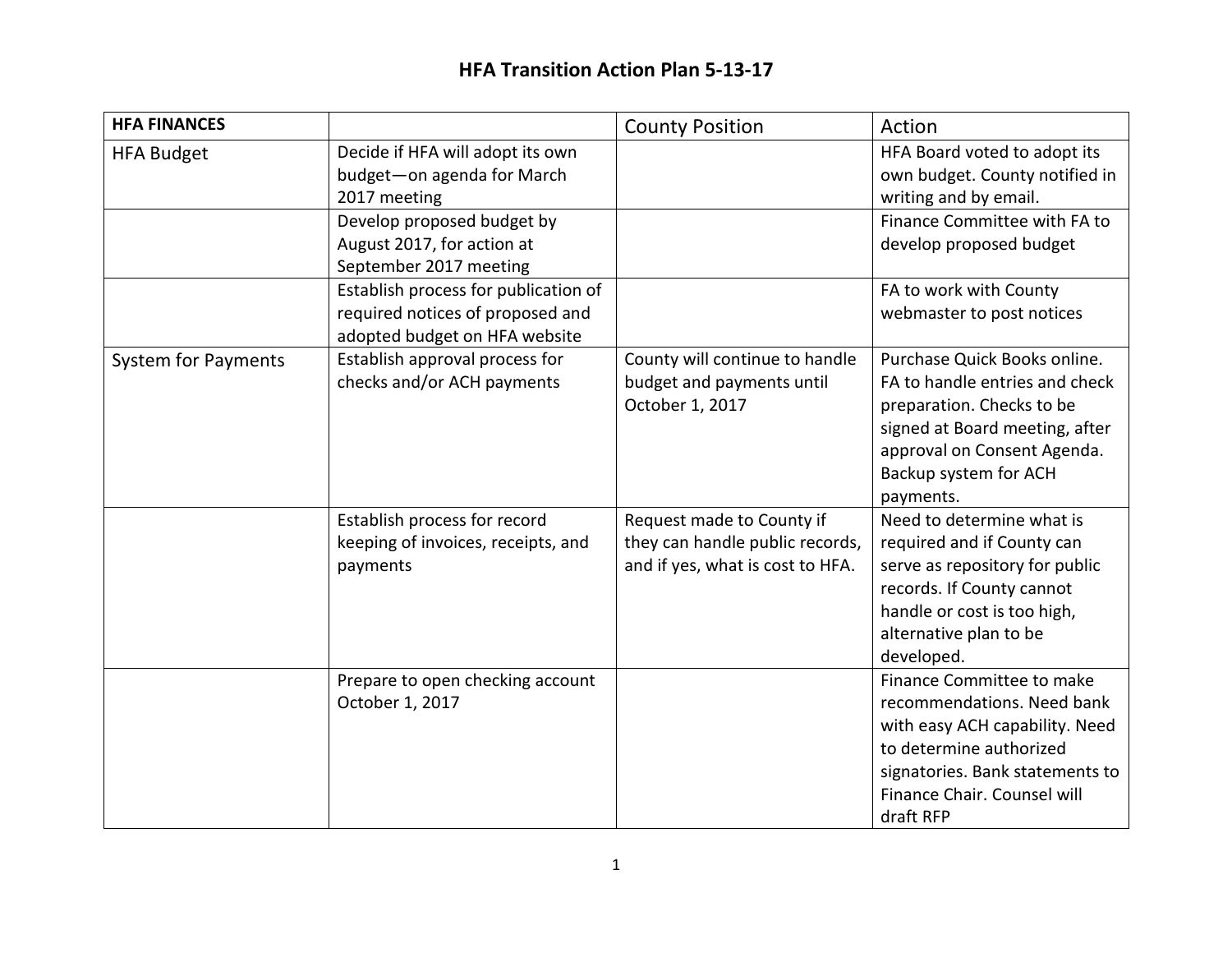| Accounting    | Establish process for accounting of  | County will continue to handle  | Quick Books online. Can            |
|---------------|--------------------------------------|---------------------------------|------------------------------------|
|               | HFA income and expenses              | accounting until October 1,     | generate all required reports.     |
|               |                                      | 2017                            |                                    |
| Audit         | Establish timetable for selection of | County will handle audit for FY | Will need for FY 17-18 audit.      |
|               | HFA auditor and required             | $16 - 17$                       | Selection can take place in        |
|               | coordination between the auditor     |                                 | 2018. Need to discuss with         |
|               | and the County                       |                                 | <b>County Finance Director for</b> |
|               |                                      |                                 | coordination.                      |
| Investments   | Determine if HFA will adopt an       |                                 | Checking account and               |
|               | Investment Policy, or utilize the    |                                 | investment in SBA "Florida         |
|               | "safe harbor" policy in state law.   |                                 | Prime" fund covered by safe        |
|               |                                      |                                 | harbor in state law. Given         |
|               |                                      |                                 | amount of cash, elaborate          |
|               |                                      |                                 | investment system not              |
|               |                                      |                                 | necessary. If used, will not       |
|               |                                      |                                 | require adoption of Investment     |
|               |                                      |                                 | Policy.                            |
|               | Decide where HFA funds will be       |                                 | SBA Prime currently has yield      |
|               | invested and establish process to    |                                 | of approximately 1%. Funds are     |
|               | move funds between investment        |                                 | liquid. Will need to open          |
|               | and checking account                 |                                 | account with SBA.                  |
| Miscellaneous | Establish process for payment of     | Immediate transfer to HFA       | FA to contact DEO staff to have    |
|               | Special District renewal notice to   |                                 | annual notification sent to HFA    |
|               | HFA and filing of Annual Special     |                                 |                                    |
|               | District Report (January)            |                                 |                                    |

| <b>LEGAL</b> | Determine what activities will<br>still be performed by County |  |
|--------------|----------------------------------------------------------------|--|
|              | Attorney and which by HFA                                      |  |
|              | counsel                                                        |  |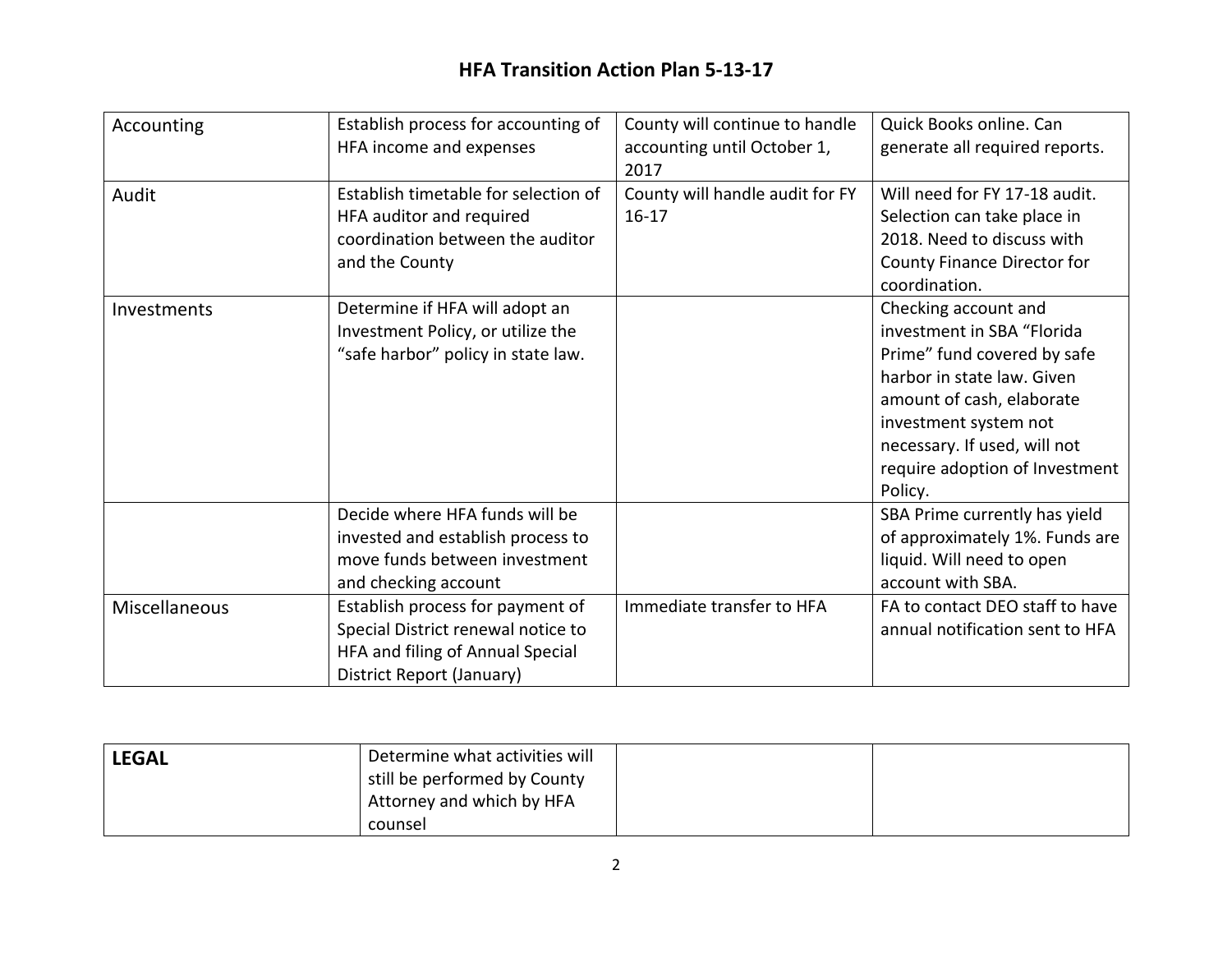| Review bylaws of the HFA of   |                             |  |
|-------------------------------|-----------------------------|--|
| Leon County to determine if   |                             |  |
| changes are needed            |                             |  |
| Establish process for         | County wants to continue to |  |
| presentation of materials to  | handle.                     |  |
| BOCC when needed, such as     |                             |  |
| TEFRA approval of bond issues |                             |  |

| <b>HFA PROGRAMS</b>                         |                                                                                                                                                              |                                             |                                                                                                                                                                                                                                                                                                                                 |
|---------------------------------------------|--------------------------------------------------------------------------------------------------------------------------------------------------------------|---------------------------------------------|---------------------------------------------------------------------------------------------------------------------------------------------------------------------------------------------------------------------------------------------------------------------------------------------------------------------------------|
| Old Down Payment<br><b>Assistance Loans</b> | <b>Establish process for County</b><br>staff to notify HFA when funds<br>are received and for<br>transmission of check and<br>information on loan to the HFA |                                             | To date, have been unable to<br>establish process where<br>routine notifications are given<br>to HFA. Discover payments as<br>income in monthly financial<br>statements from County. Will<br>need system where prompt<br>notification will be given by<br>County when check received,<br>so that FA can collect and<br>deposit. |
| <b>Land Parcels</b>                         | As the HFA does not own the<br>land, determine if current<br>process with County Real<br>Estate Division can continue as-<br>is                              |                                             | Confirm with Mitzi McGhin<br>that existing process will<br>continue.                                                                                                                                                                                                                                                            |
|                                             | Establish process for payment<br>of property maintenance                                                                                                     | County will handle until<br>October 1, 2017 | Property not owned by HFA.<br>Need to determine who has<br>contract for property<br>maintenance and who                                                                                                                                                                                                                         |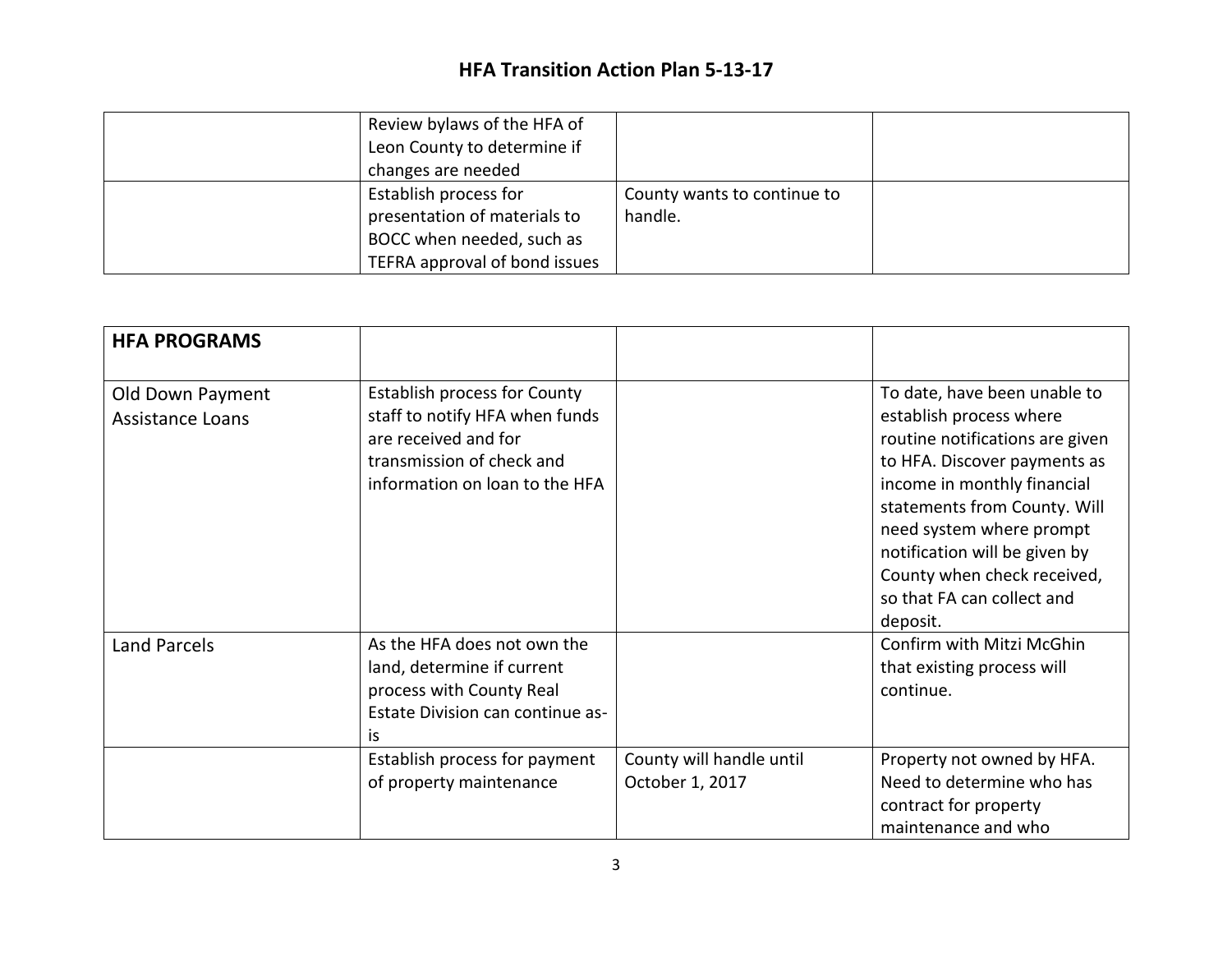|                                 |                                     |                               | determines if maintenance is       |
|---------------------------------|-------------------------------------|-------------------------------|------------------------------------|
|                                 |                                     |                               | needed. County should pay for      |
|                                 |                                     |                               | maintenance and net out cost       |
|                                 |                                     |                               | when property sold.                |
| <b>Escambia County HFA Home</b> | Determine ongoing role of           | Immediate transfer to HFA     | FA can handle. County staff can    |
| <b>Ownership Program</b>        | County staff in fielding            |                               | refer calls to FA, when            |
|                                 | questions from public, program      |                               | received. FA will answer some      |
|                                 | marketing, and quarterly            |                               | questions, but attempt to          |
|                                 | reports                             |                               | connect homebuyer with             |
|                                 |                                     |                               | lender                             |
|                                 | <b>Establish process for County</b> | County will handle until      | <b>Contact Escambia County HFA</b> |
|                                 | staff to notify HFA when funds      | October 1, 2017-meaning       | to have reports and fees sent      |
|                                 | are received, and for               | they will receive and process | to HFA, effective October 1        |
|                                 | transmission of check and           | April payment.                |                                    |
|                                 | information to the HFA              |                               |                                    |
|                                 | Discuss options with Escambia       |                               | Initial discussions have been      |
|                                 | <b>HFA</b>                          |                               | held concerning scope of           |
|                                 |                                     |                               | required marketing.                |
| <b>Multi-Family Bond Issues</b> | <b>Establish process for County</b> | Immediate transfer to HFA,    | Notify trustee to send             |
| and Local Government            | staff to notify HFA when funds      | except that payments will be  | payments to HFA beginning          |
| Contributions                   | are received, and for               | handled by County until       | October 1.                         |
|                                 | transmission of check and           | October 1, 2017-meaning       |                                    |
|                                 | information to the HFA.             | payment due in August to be   |                                    |
|                                 | Establish procedure for direct      | processed by County.          |                                    |
|                                 | payment to the HFA.                 |                               |                                    |
|                                 | Determine to whom                   | Immediate transfer to HFA     | Notify servicer to send reports    |
|                                 | monitoring reports are to be        |                               | directly to HFA                    |
|                                 | sent                                |                               |                                    |
|                                 |                                     |                               |                                    |
|                                 |                                     |                               |                                    |
|                                 |                                     |                               |                                    |
|                                 |                                     |                               |                                    |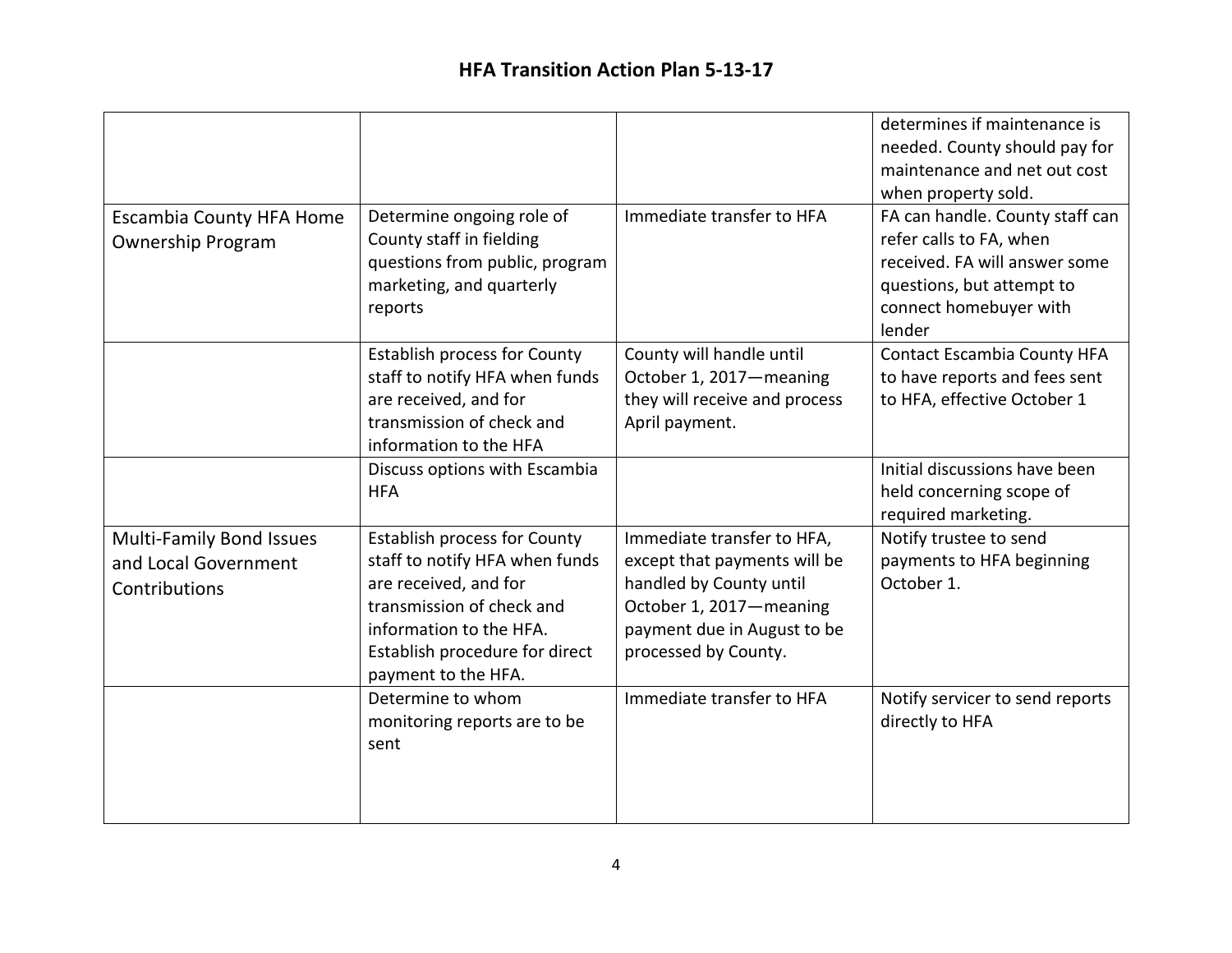|                                   | Establish process for NOFA's        | Immediate transfer to HFA     | Determine NOFA publication       |
|-----------------------------------|-------------------------------------|-------------------------------|----------------------------------|
|                                   | and delivery and review of          |                               | process. NOFA to direct          |
|                                   | applications                        |                               | applicants to submit             |
|                                   |                                     |                               | applications directly to HFA.    |
|                                   |                                     |                               | Publish on website, and          |
|                                   |                                     |                               | distribute to interested         |
|                                   |                                     |                               | organizations such as CAHP.      |
| <b>Citizen and Developer</b>      | Determine process for handling      | <b>County position TBD</b>    | FA can handle all questions      |
| Inquiries                         | questions from public on            |                               | from developers related to       |
|                                   | programs and process                |                               | bonds or local government        |
|                                   |                                     |                               | contributions. Homebuyer         |
|                                   |                                     |                               | inquiries should be referred to  |
|                                   |                                     |                               | FA, lender, or eHousing.         |
|                                   |                                     |                               | Determine best lender contact.   |
| <b>Emergency Repair Program</b>   | Draft contract with County for      | Inquiry made to County as to  | Program was presented by         |
|                                   | program, including process for      | whether they wish to continue | County as covering items that    |
|                                   | selection of recipients,            | to receive funding from HFA   | could not be covered by          |
|                                   | allowable expenditures, and         | for this program. County says | County's Repair Program, or      |
|                                   | required documentation for          | they will "accept             | which needed immediate           |
|                                   | payments                            | administration of the program | attention when people on         |
|                                   |                                     | as a fee", with amount to be  | waiting list. County to          |
|                                   |                                     | negotiated. There seems to be | determine if needed. If so, will |
|                                   |                                     | a basic misunderstanding that | need contract between County     |
|                                   |                                     | this is a County program that | and HFA.                         |
|                                   |                                     | the HFA funds, not an HFA     |                                  |
|                                   |                                     | program.                      |                                  |
| <b>Annual Stakeholder Meeting</b> | Determine if Annual Affordable      | Immediate transfer to HFA     | HFA needs to determine if        |
|                                   | <b>Housing Stakeholders Meeting</b> |                               | meeting has value and if it      |
|                                   | will be held, and logistics of      |                               | should be continued. No          |
|                                   | notification and process            |                               | meeting held in 2017.            |

.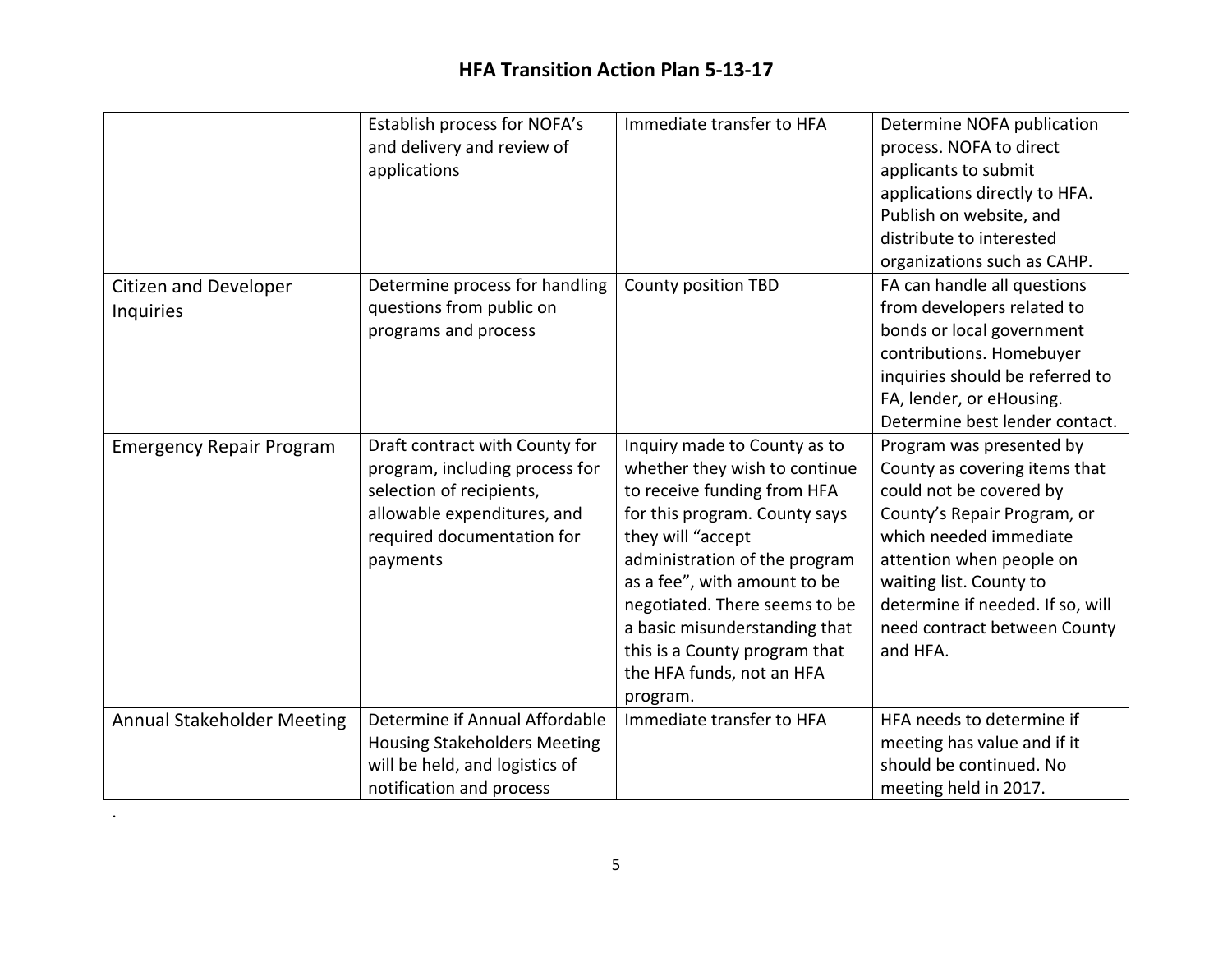| <b>HFA Communications and</b><br>Website | Establish process for drafting<br>and presentation of annual<br>report to BOCC                                       |                     | FA can draft for Board review<br>and approval.                                                                                                                                                                           |
|------------------------------------------|----------------------------------------------------------------------------------------------------------------------|---------------------|--------------------------------------------------------------------------------------------------------------------------------------------------------------------------------------------------------------------------|
|                                          | Determine if HFA will utilize its<br>own website or continue to<br>utilize County website                            |                     | For present, County website<br>meets legal requirements.                                                                                                                                                                 |
|                                          | Establish process for<br>coordination with County<br>webmaster, if County to<br>maintain the HFA official<br>website | County position TBD | FA currently prepares Board<br>Packet and sends to<br>webmaster for posting. Will<br>need to coordinate for other<br>required postings (budget,<br>meeting notices, all things<br>required by Special Districts<br>law). |

| <b>ADMINISTRATIVE</b><br><b>ACTIVITIES</b> |                                                                                                                                                                                                             |                                                                                                                                                                                                  |                                                                                                                                                                                                                  |
|--------------------------------------------|-------------------------------------------------------------------------------------------------------------------------------------------------------------------------------------------------------------|--------------------------------------------------------------------------------------------------------------------------------------------------------------------------------------------------|------------------------------------------------------------------------------------------------------------------------------------------------------------------------------------------------------------------|
| Procurement                                | Establish formal procurement<br>process for professional<br>services, insurance, and other<br>items                                                                                                         | County will handle insurance<br>payment until October 1, 2017                                                                                                                                    | Insurance is on renewal basis.<br>HFA handled the renewal,<br>except for payment.                                                                                                                                |
|                                            |                                                                                                                                                                                                             |                                                                                                                                                                                                  | Overall procurement process<br>TBD                                                                                                                                                                               |
| <b>Meeting Logistics</b>                   | Determine role of County staff<br>for meeting notices, recording,<br>signature on minutes, annual<br>attendance records and report<br>to County administration,<br>meeting room set-up, and<br>refreshments | Immediate transfer to HFA,<br>except that refreshments to be<br>handled by County staff until<br>October 1, 2017.<br>FA has requested contact info<br>for signed minutes &<br>attendance records | FA will handle. Have<br>established contacts for<br>meeting notices, web postings,<br>and reservation of rooms for<br>meetings. Need contact for<br>recipient of signed minutes and<br>Board attendance records. |